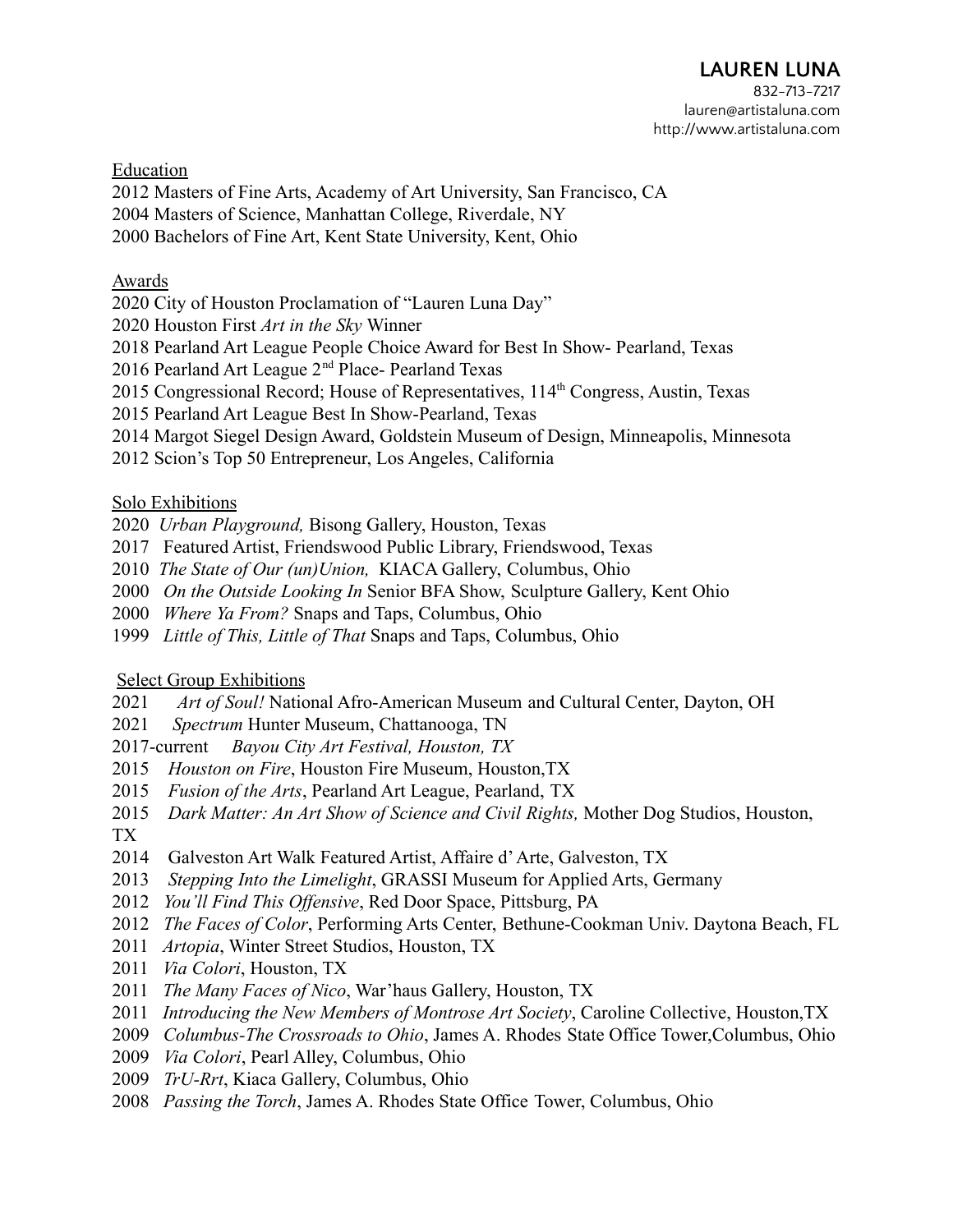## **LAUREN LUNA**

832-713-7217 lauren@artistaluna.com http://www.artistaluna.com

- 2008 *Art of Democracy:Farewell to the Wasteland*, Ball State University, Muncie, IN
- 2008 *Art of Politics*, BoMa, Columbus, Ohio
- 2008 *Red Chair Art Affair*, Columbus Museum of Art, Columbus, Ohio
- 2008 *Salon Show*, Terra Gallery, Columbus, Ohio
- 2008 *One Night:High*, Ohio Art League, Columbus, Ohio
- 2008 *Inside the Artist's Studio*, Mahan Gallery, Columbus, Ohio
- 2008 *Rhythm of Art*, Terra Gallery, Columbus, Ohio
- 2008 *Movement, Color and Light*, Agni Gallery, New York, New York
- 2008 *Age of Aquarius*, Butler Art Center, Butler, Pennsylvania
- 2001 *Founders & Friends* Exhibition, Cinque Gallery, New York, New York
- 2001 *Roots and Wings*, Cinque Gallery, New York, New York
- 2000 *Stewart Art Show*, Stewart Hall, Kent, Ohio
- 2000 *From Roots to Recovery*, Music Listening Center, Kent, Ohio
- 2000 *Cold Exchange*, Millworks Gallery Inc, Akron, Ohio
- 2000 *Express Yourself*, Stark State College Of Technology, Canton, Ohio
- 2000 *When Harlem was in Vogue*, Uumbaji Gallery, Kent, Ohio
- 1999 *Variations and Perspectives*, Uumbaji Gallery, Kent, Ohio
- 1999 *Xposure*, Uumbaji Gallery, Kent, Ohio

Permanent Collections/Public Installations:

University Health Children's Hospital, San Antonio, TX

Heads and Tails, Houston, TX

Domain Heights Apartments, Houston, TX

City of Houston-Houston, Texas

City of Angleton- Angleton, Texas

City of Sugarland. Sugarland, Texas

KHOU Houston, Texas

Mark Twain Elementary, Alvin, Texas

Goldstein Museum of Design, Minneapolis, Minnesota

KIACA Gallery, Columbus, Ohio

Cinque Gallery, New York, New York

Select Media Coverage

2021 *Art & Reopening* The Isaiah Factor

2020 BSA & Art Association Bring Artist Lauren Luna to Campus for Speaker Event, *UHCL The Signal*

2020 In the Age of Coronavirus, Street Chalk Event Goes Viral, *Houston Chronicle*

2019 A Local Artist Draws Up an Opportunity For Minorities In The Arts, *KHOU 11*

2019 Bayou City Art Festival Features Art From Around the World, *ABC13*

2019 Fulfilling dreams: Houston Painter Using Art Show to Fund Scholarship, *The Leader News*

2018 Bayou City Guest Artists, *Houston Life* KHOU